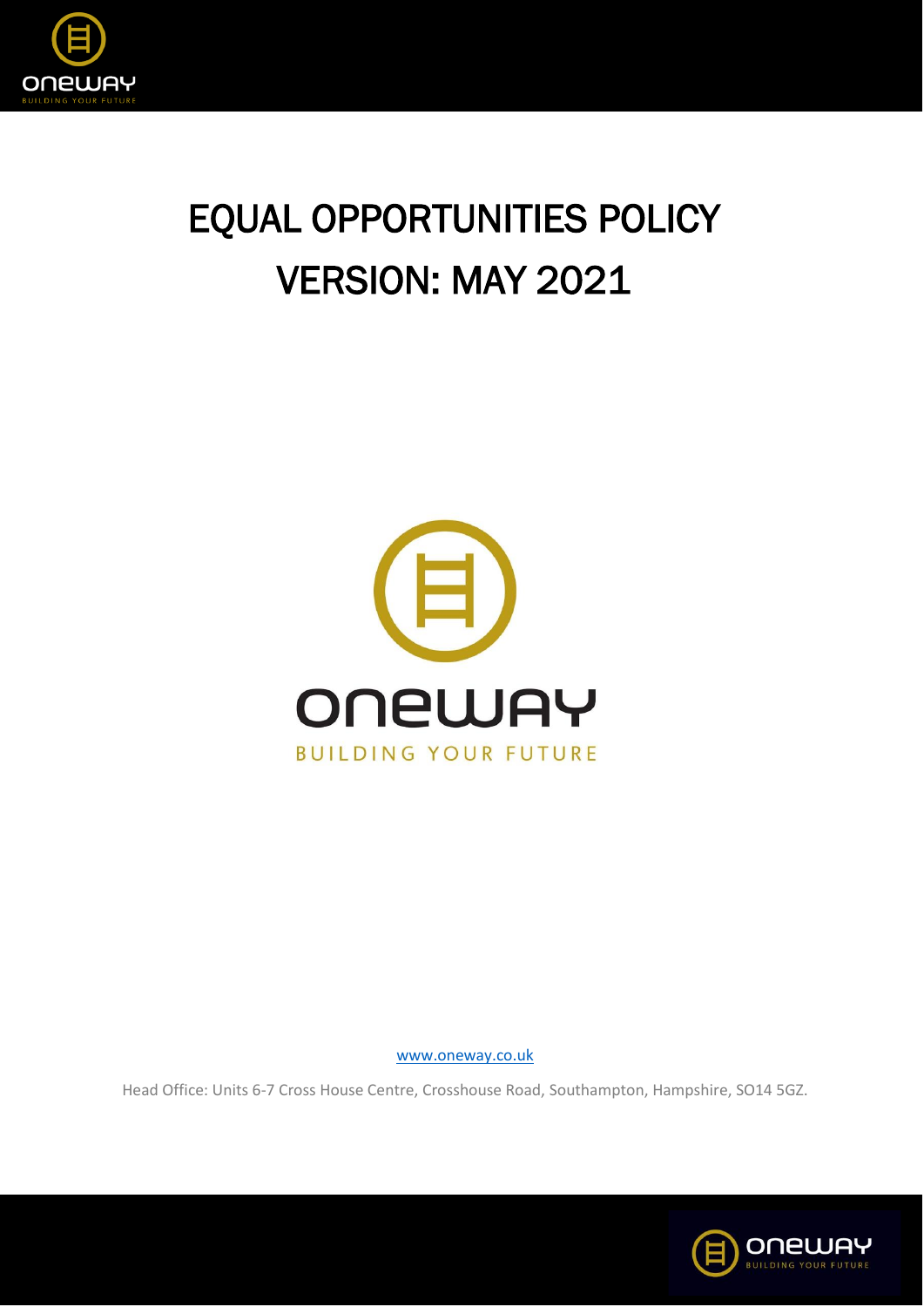

# Equal Opportunities Policy

One Way is committed to promoting equality of opportunity for all employees and job applicants. One Way aims to create a working environment in which all individuals are able to make best use of their skills, free from discrimination or harassment, and in which all decisions are based on merit.

One Way does not discriminate against employees on the basis of age, disability, gender reassignment, marital or civil partner status, pregnancy or maternity, race, colour, nationality, ethnic or national origin, religion or belief, sex or sexual orientation (protected characteristics).

The principles of non-discrimination and equality of opportunity also apply to the way in which you treat visitors, clients, customers, suppliers and former employees.

All employees have a duty to act in accordance with this policy and treat colleagues with dignity at all times, and not to discriminate against or harass other employees, regardless of their status. Your attention is drawn to the separate Anti-harassment and bullying policy.

This policy does not form part of any employee's contract of employment and may be amended at any time.

## Who is covered by the policy?

This policy covers all individuals working at all levels and grades, including senior managers, officers, directors, employees, consultants, contractors, trainees, homeworkers, part-time and fixed-term employees, volunteers, interns, casual workers and agency staff (collectively referred to as employees in this policy).

## Who is responsible for this policy?

All managers must set an appropriate standard of behaviour, lead by example and ensure that those they manage adhere to the policy and promote One Way's aims and objectives with regard to equal opportunities.

## Scope and Purpose of the Policy

This policy applies to all aspects of One Way's relationship with employees and to relations between employees at all levels. This includes job advertisements, recruitment and selection, training and development, opportunities for promotion, conditions of service, pay and benefits, conduct at work, disciplinary and grievance procedures, and termination of employment.

One Way will take appropriate steps to accommodate the requirements of different religions, cultures, and domestic responsibilities.

# Forms of Discrimination

Discrimination by or against an employee is generally prohibited unless there is a specific legal exemption.

Discrimination may be direct or indirect and it may occur intentionally or unintentionally.

Direct discrimination occurs where someone is treated less favourably because of one or more of the protected characteristics set out above. For example, rejecting an applicant on the grounds of their race because they would not "fit in" would be direct discrimination.

Indirect discrimination occurs where someone is disadvantaged by an unjustified provision, criterion or practice that also puts other people with the same protected characteristic at a particular disadvantage. For example, a requirement to work full time puts women at a particular disadvantage because they generally have greater childcare commitments than men. Such a requirement will need to be objectively justified.

Harassment related to any of the protected characteristics is prohibited. Harassment is unwanted conduct that has the purpose or effect of violating someone's dignity, or creating an intimidating, hostile, degrading, humiliating or offensive environment for them. Harassment is dealt with further in the Anti-harassment and Bullying Policy.

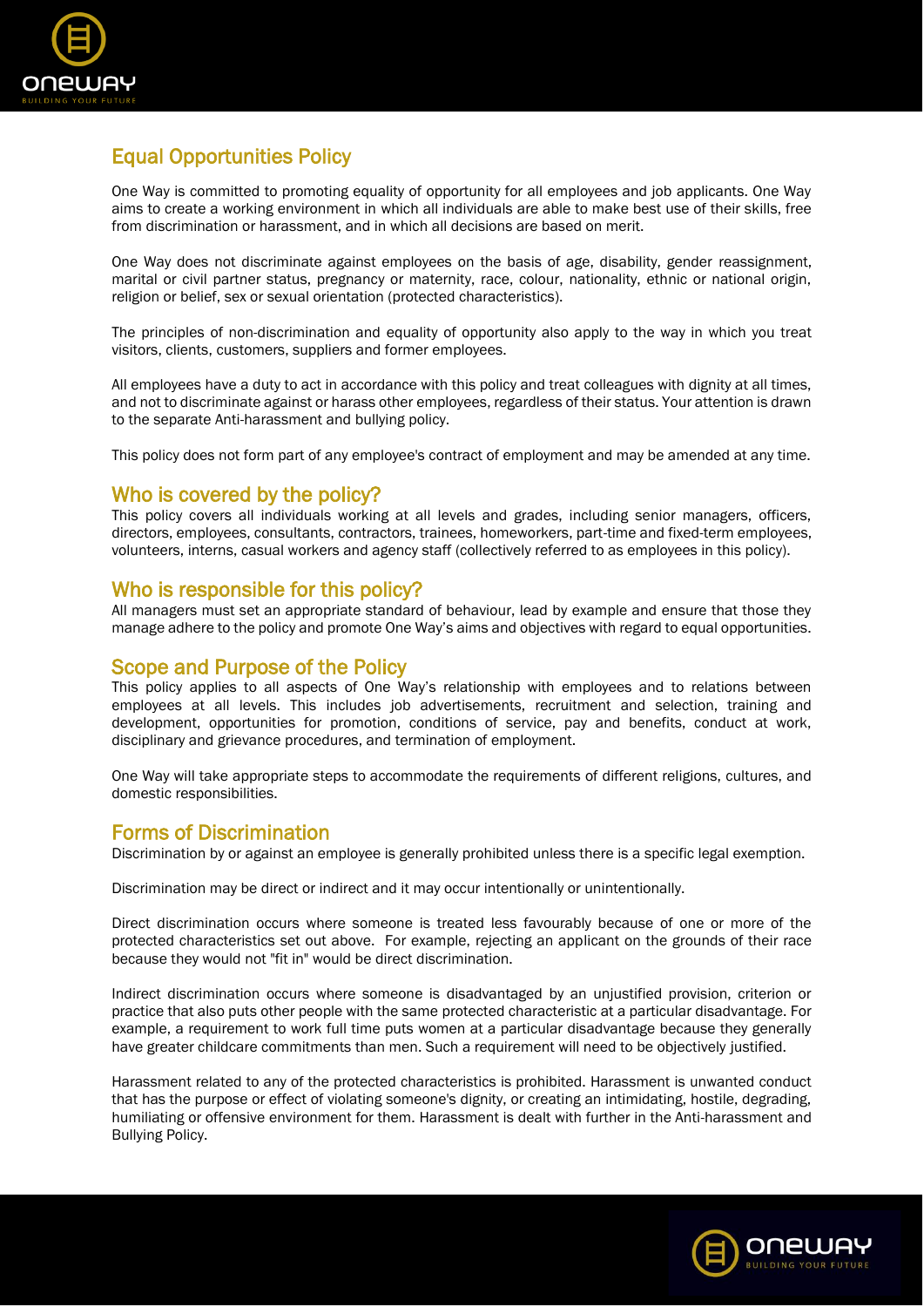

Victimisation is also prohibited. This is less favourable treatment of someone who has complained or given information about discrimination or harassment, or supported someone else's complaint.

#### Recruitment and Selection

One Way aims to ensure that no job applicant suffers discrimination because of any of the protected characteristics above. One Way's recruitment procedures are reviewed regularly to ensure that individuals are treated on the basis of their relevant merits and abilities. Job selection criteria are regularly reviewed to ensure that they are relevant to the job and are not disproportionate.

Shortlisting of applicants should be done by more than one person wherever possible.

Job advertisements should avoid stereotyping or using wording that may discourage groups with a particular protected characteristic from applying.

One Way takes steps to ensure that its vacancies are advertised to a diverse labour market.

Applicants should not be asked about health or disability before a job offer is made. There are limited exceptions which should only be used with Human Resources approval. For example:

- Questions necessary to establish if an applicant can perform an intrinsic part of the job (subject to any reasonable adjustments).
- Questions to establish if an applicant is fit to attend an assessment or any reasonable adjustments that may be needed at interview or assessment.
- Positive action to recruit disabled persons.
- Equal opportunities monitoring (which will not form part of the decision-making process).

Applicants should not be asked about past or current pregnancy or future intentions related to pregnancy.

Applicants should not be asked about matters concerning age, race, religion or belief, sexual orientation, or gender reassignment without the approval of Human Resources (who should first consider whether such matters are relevant and may lawfully be taken into account).

One Way is required by law to ensure that all employees are entitled to work in the UK. Assumptions about immigration status should not be made based on appearance or apparent nationality. All prospective employees, regardless of nationality, must be able to produce original documents (such as a passport) before employment starts, to satisfy current immigration legislation. The list of acceptable documents is available from the UK Border Agency.

To ensure that this policy is operating effectively, and to identify groups that may be underrepresented or disadvantaged in the organisation, One Way monitors applicants' ethnic group, gender, disability, sexual orientation, religion and age as part of the recruitment procedure. Provision of this information is voluntary and it will not adversely affect an individual's chances of recruitment or any other decision related to their employment. The information is removed from applications before shortlisting, and kept in an anonymised format solely for the purposes stated in this policy. Analysing this data helps One Way take appropriate steps to avoid discrimination and improve equality and diversity.

# Training and Promotion and Conditions of Service

Employees training needs will be identified through regular appraisals. All employees will be given appropriate access to training to enable them to progress within the organisation and all promotion decisions will be made on the basis of merit.

One Way's conditions of service, benefits and facilities are reviewed regularly to ensure that they are available to all who should have access to them and that there are no unlawful obstacles to accessing them.

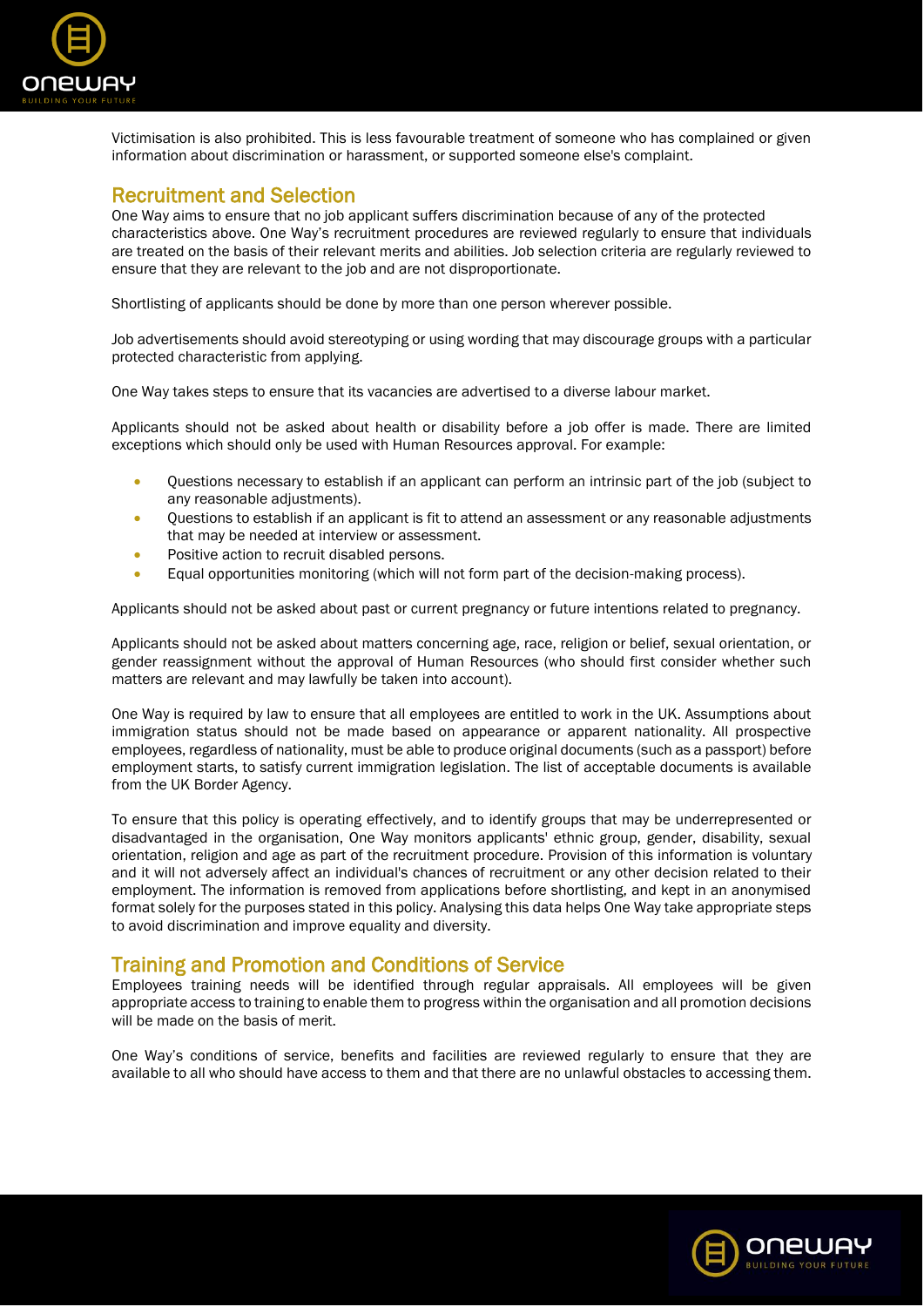

# Termination of Employment

One Way will ensure that redundancy criteria and procedures are fair and objective and are not directly or indirectly discriminatory.

One Way will also ensure that disciplinary procedures and penalties are applied without discrimination, whether they result in disciplinary warnings, dismissal or other disciplinary action.

## Disability Discrimination

If you are disabled or become disabled, you are encouraged to tell One Way about your condition so that One Way can support you as appropriate.

If you experience difficulties at work because of your disability, you may wish to contact your line manager to discuss any reasonable adjustments that would help overcome or minimise the difficulty.

Your line manager may wish to consult with you and your medical adviser(s) about possible adjustments. One Way will consider the matter carefully and try to accommodate your needs within reason. If it is considered that a particular adjustment would not be reasonable the reasons for this will be explained and alternative solutions considered where possible.

One Way will monitor the physical features of its premises to consider whether they place disabled workers, job applicants or service users at a substantial disadvantage compared to other employees. Where reasonable, One Way will take steps to improve access for disabled employees and service users.

#### Fixed-term Employees and Agency Workers

One Way will monitor its use of fixed-term employees and agency workers, and their conditions of service, to ensure that they are being offered appropriate access to benefits, training, promotion and permanent employment opportunities. One Way will, where relevant, monitor their progress to ensure that they are accessing permanent vacancies.

## Part-time Work

One Way monitor the conditions of service of part-time employees and their progression to ensure that they are being offered appropriate access to benefits and training and promotion opportunities.

One Way will ensure requests to alter working hours are dealt with appropriately under its Flexible Working Policy.

#### Breaches of this Policy

If you believe that you may have been discriminated against you are encouraged to raise the matter through the Grievance Procedure. If you believe that you may have been subject to harassment you are encouraged to raise the matter through the Anti-harassment Policy.

Allegations regarding potential breaches of this policy will be treated in confidence and investigated in accordance with the relevant procedure. Employees who make such allegations in good faith will not be victimised or treated less favourably as a result. False allegations which are found to have been made in bad faith will, however, be dealt with under the Disciplinary Procedure.

Any employee who is found to have committed an act of discrimination or harassment will be subject to disciplinary action. Such behaviour may constitute gross misconduct and, as such, may result in summary dismissal. One Way take a strict approach to serious breaches of this policy.

#### Monitoring and Review of the Policy

One Way will continue to review the effectiveness of this policy to ensure it is achieving its objectives.